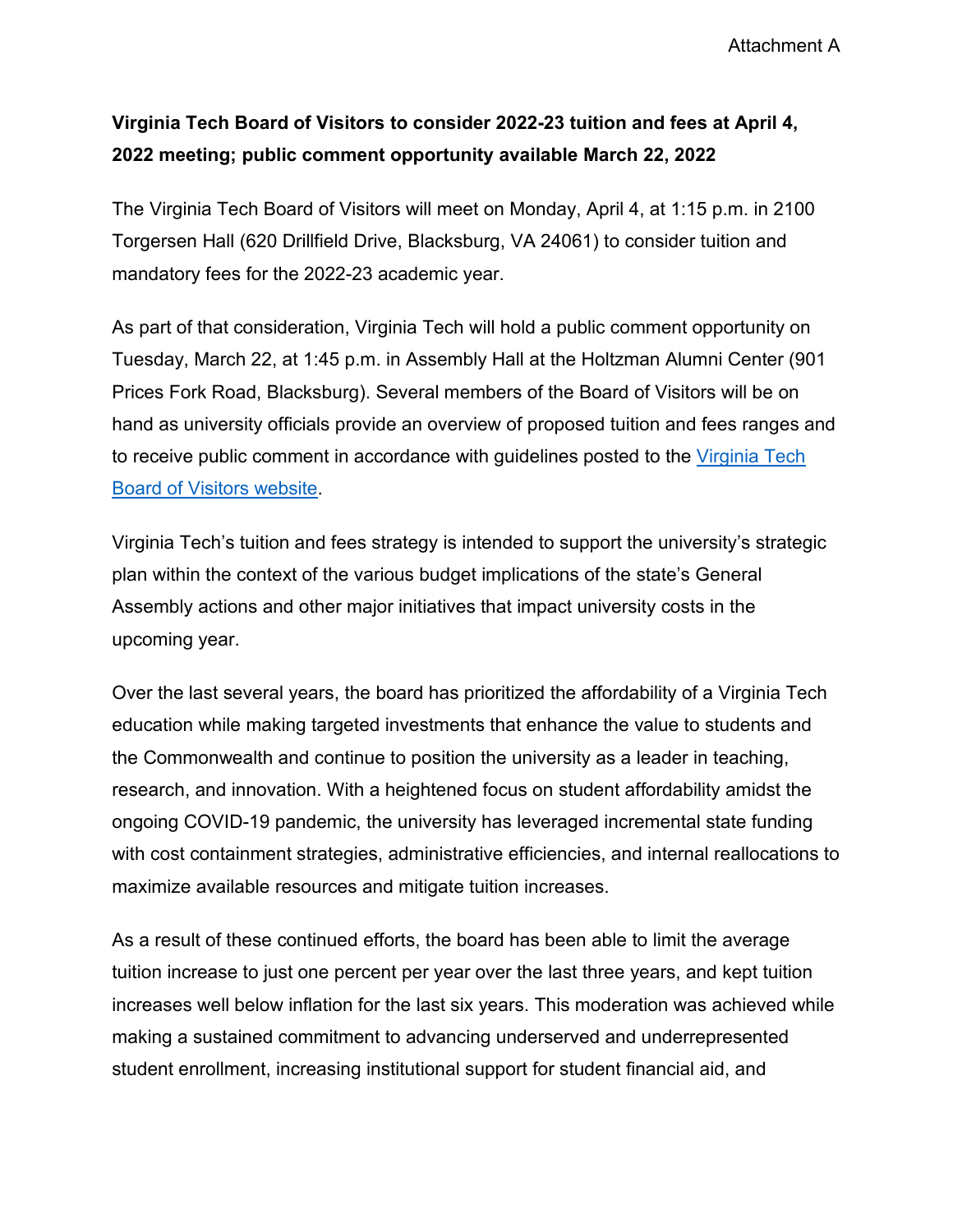Attachment A

advancing critical initiatives that enhance Virginia Tech's mission as a leading global land-grant institution.

On April 4, the board will consider a combination of cost containment and revenue enhancement strategies that will address employee compensation and benefit increases (including graduate assistants), fixed cost increases, continued investment in academic programs including faculty, and the enhancement of high-demand student support services. To further advance affordability, the university will continue working to expand private philanthropy in support of the university and increase student financial aid programs, namely the university's Funds for the Future program which offsets the cost of tuition and fee increases on returning students with family incomes up to \$100,000.

The following ranges of tuition and Educational and General (E&G) fee adjustments for Fall 2022 will be considered by the Board of Visitors. Final decisions are contingent upon the outcome of the General Assembly session, when total mandated costs and the level of state support are fully understood by the university. The university is hopeful that additional state support will help to continue to moderate tuition increases.

- **Virginia resident undergraduates***:* Tuition and E&G fees may increase between 0 percent and 4.9 percent.
- **Non-resident undergraduates**: Tuition and E&G fees may increase between 0 percent and 4.9 percent.
- **On-campus graduate students**: Tuition and E&G fees may increase between 0 percent and 4.9 percent.
- **All students**: Mandatory non-E&G fees may increase up to 5.9% to support mandated cost increases including employee compensation and benefits, the cost of the transit system, and enhancements in student health and counseling services. Virginia Tech maintains the lowest mandatory non-E&G fees among public four-year institutions in the Commonwealth.

These recommendations are designed to continue Virginia Tech's trend of belowaverage increases in undergraduate tuition and fees, made possible through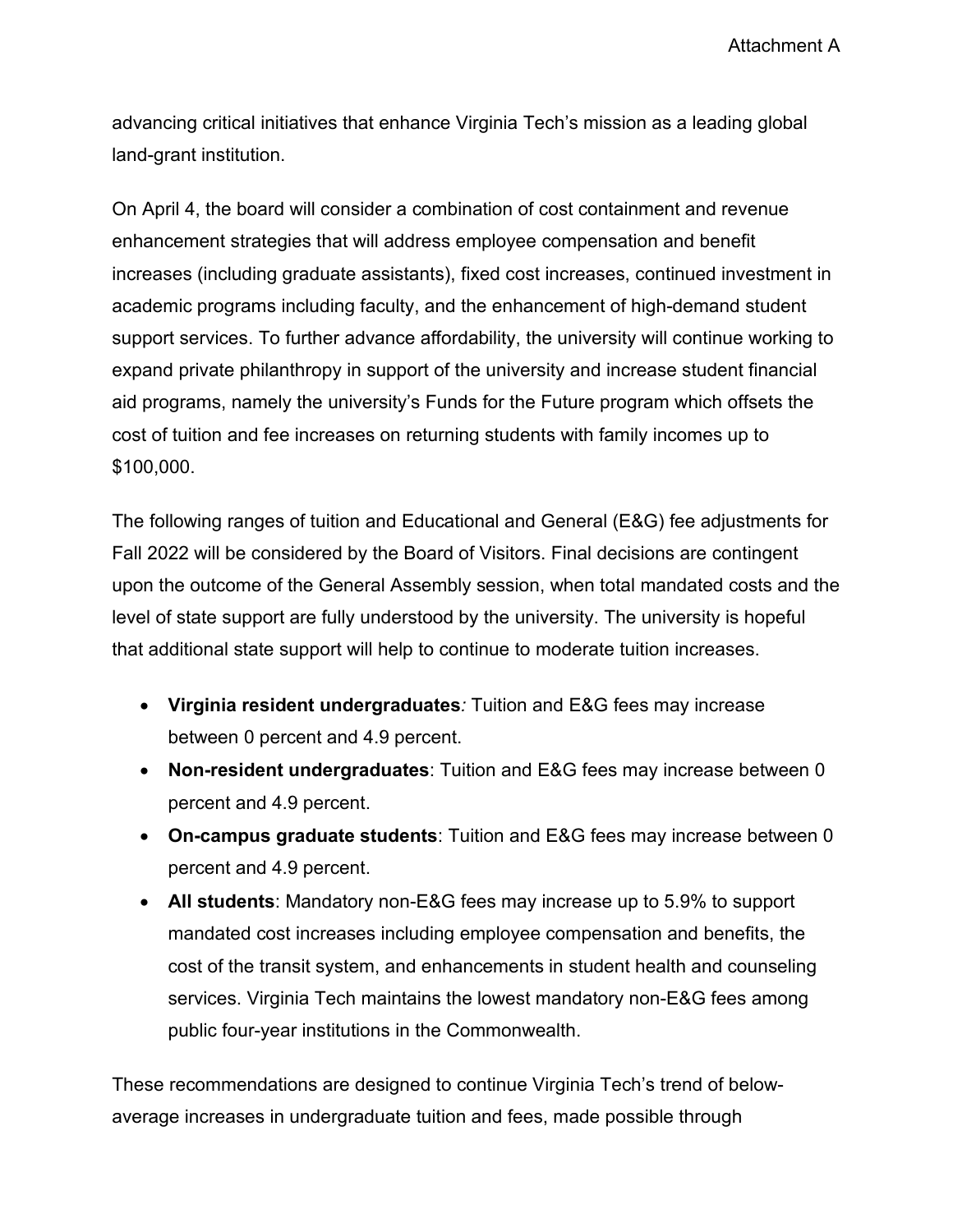Commonwealth investment and the university's focus on cost containment and strategic allocation of limited resources.

## **Public comment**

Board of Visitors members and university administrators will facilitate a budget workshop on March 22 at 1:45 pm at the Holtzman Alumni Center within the Inn at Virginia Tech (901 Price's Fork Road, Blacksburg, VA 24061). After a presentation providing an overview of the proposed increases, the public will be provided an opportunity to make comments in accordance with Board of Visitors [guidelines.](https://bov.vt.edu/assets/Guidelines%20updated%201-21-2022%20for%20public%20comment.pdf)

For those interested in participating in the public comment opportunity:

- By Tuesday, March 15, speakers must pre-register on a first-come, first-served basis for the public comment period with the Board Secretary. Speakers will be asked to specify their affiliation with the university, (current student, parent, alum, faculty or staff, member of the public). Register at [the Board of Visitors website.](https://bov.vt.edu/)
- Following the public presentation on March 22, the public comment period will be held for 60 minutes. If time remains during the one-hour public comment period after the pre-registered speakers offer their comments, additional speakers may be offered the opportunity to speak during the remaining time.
- There will be dedicated time slots for a representative from the Undergraduate Student Senate and from the Graduate and Professional Student Senate to provide a statement on behalf of their respective constituency. This does not preclude individual students from registering to speak during the public comment period or from providing written comments.
- Each speaker is limited to three (3) minutes and must restrict their comments to tuition and fees only. Speakers wishing to have their comments entered in the public record must bring a typed copy.
- In lieu of oral comments, written comments will be accepted through Monday, March 28. Enter written comments online at [the Board of Visitors website,](https://bov.vt.edu/) or mail to: